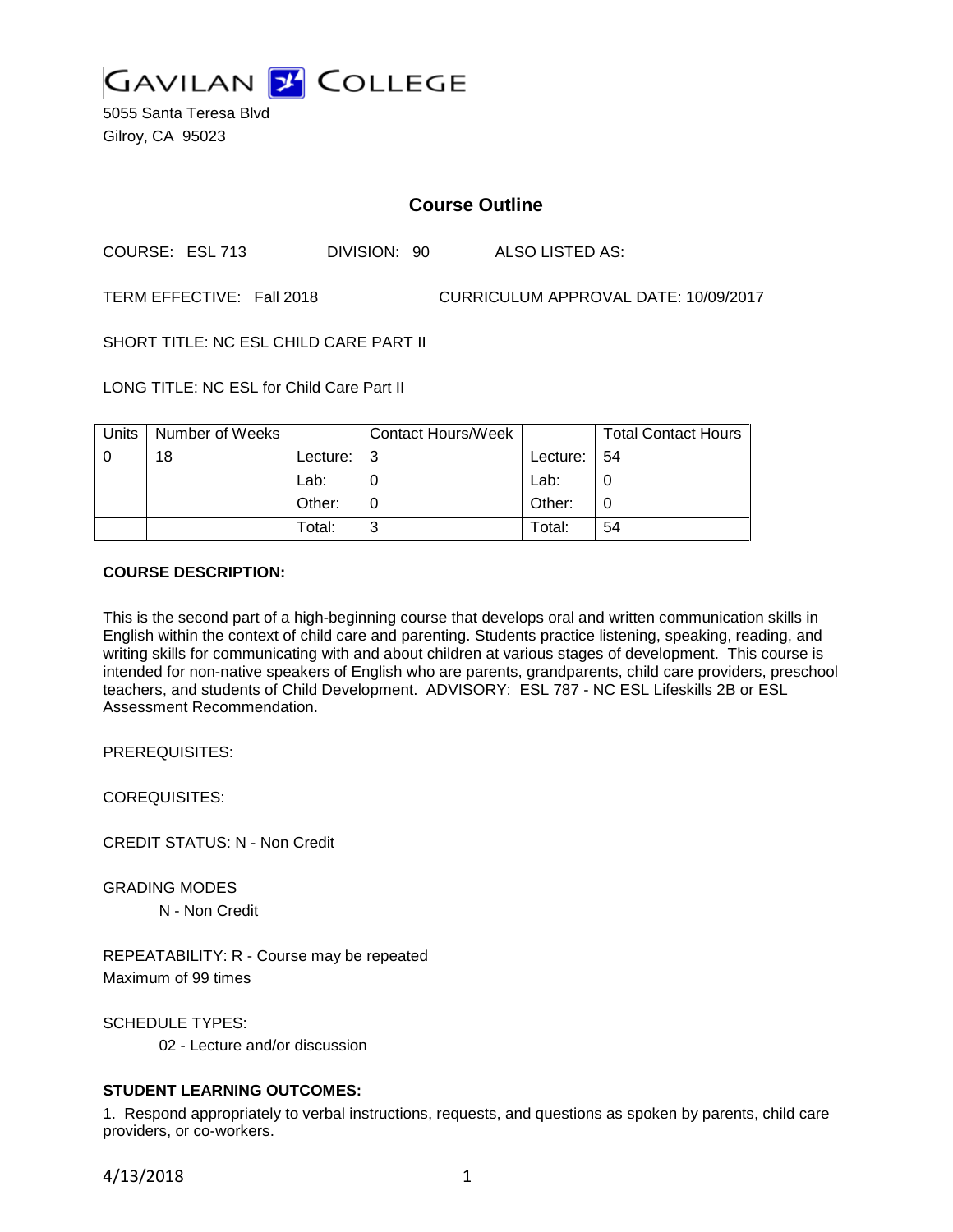Measure of assessment: Small/large group discussion, pair activities, oral interviews.

Year assessed, or planned year of assessment: 2018

Semester: Fall

Institution Outcome Map

- 1. Communication:
- 2. Cognition:
- 4. Social Interaction:
- 6. Personal Development and Responsibility:
- 7. Content Specific:

2. Skim and scan short readings for specific information within the context of child care and the various stages of development.

Measure of assessment: Textbook assignments, tests.

Institution Outcome Map

- 2. Cognition:
- 7. Content Specific:

3. Produce oral and written sentences with increased control of specific language functions within the context of child care and the various stages of development.

Measure of assessment: Textbook assignments, written work, small/large group discussions, oral interviews, tests.

Year assessed, or planned year of assessment: 2018

Semester: Fall

Institution Outcome Map

- 1. Communication:
- 2. Cognition:
- 4. Social Interaction:
- 6. Personal Development and Responsibility:
- 7. Content Specific:

4. Demonstrate increased competence in using words and phrases appropriate to children at various developmental stages.

Measure of assessment: Textbook assignments, written work, small/large group discussions, oral interviews, tests.

Year assessed, or planned year of assessment: 2018

Semester: Fall

Institution Outcome Map

- 1. Communication:
- 2. Cognition:
- 4. Social Interaction:
- 6. Personal Development and Responsibility:
- 7. Content Specific:

# **CONTENT, STUDENT PERFORMANCE OBJECTIVES, OUT-OF-CLASS ASSIGNMENTS**

Curriculum Approval Date: 10/09/2017

Class content will utilize Chapters 6 through 9 of the text, "English for Child Care: Language Skills for Parents and Providers".

14 Hours

CONTENT: Students will get an overview of the course, introduce themselves, and review some of the content from the previous course. They will be introduced to vocabulary related to infants' care and development and family chores and responsibilities. Students will learn to use the modals (could, would, will, can, do you mind, and would you mind) to make requests and the modals (may, might, could, and maybe) to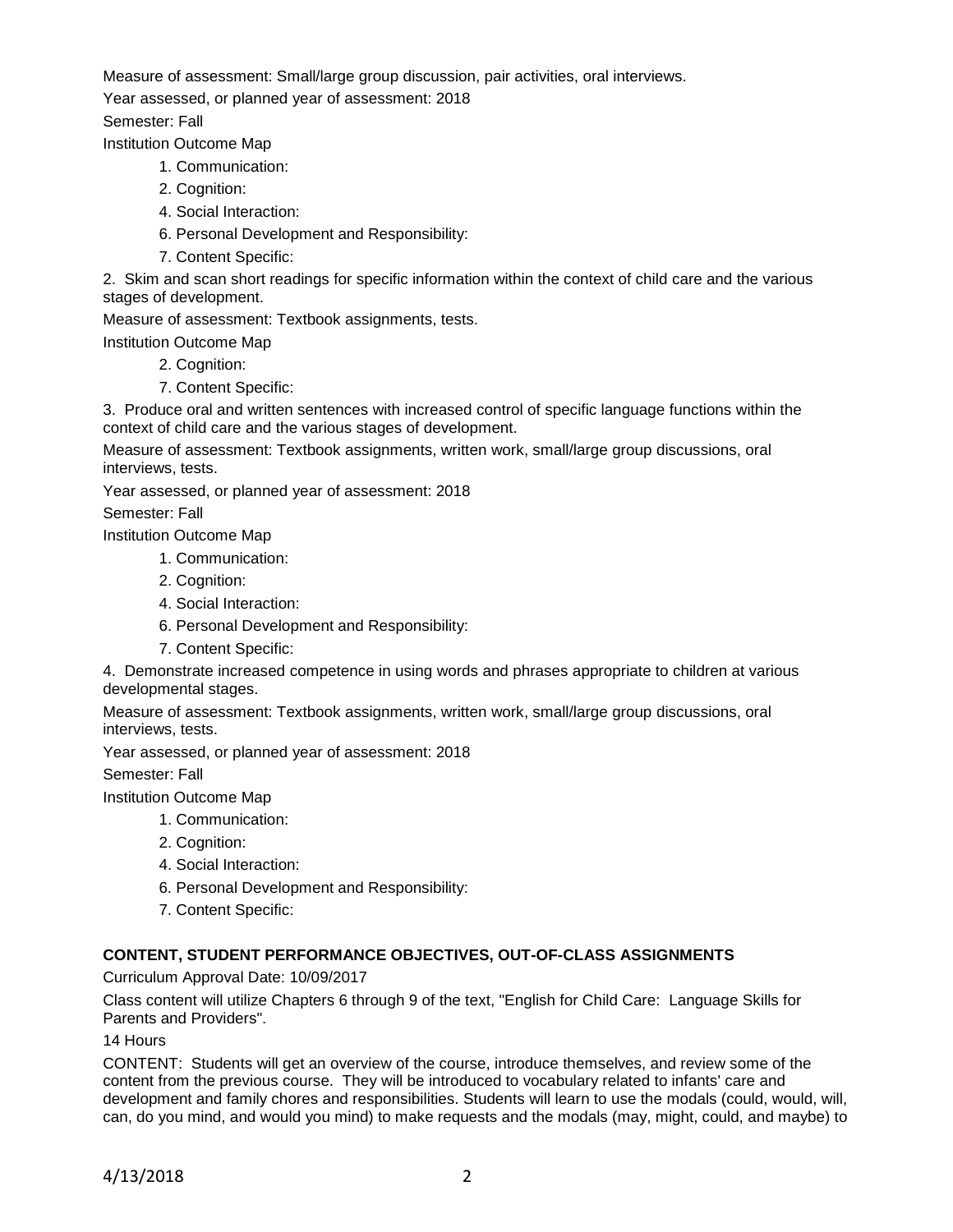make guesses. Students will discuss the following topics: solutions to breastfeeding, maternity leave, adoption situations, tips for reducing the risk of SIDS, and safety tips for babies.

**OUT OF CLASS ASSIGNMENTS:** Students will complete textbook assignments.

STUDENT PERFORMANCE OBJECTIVES: Students will be able to make and respond to requests for help. They will be able to identify daily chores and responsibilities.

### 12 Hours

CONTENT: Students will be introduced to vocabulary related to toddlers' care, development, and communication. Students will learn

to describe children's routines utilizing the Simple Present Tense. They will learn to use prepositions (at, in, on) to talk about time. They will be introduced to asking questions with "when" and "what time". Students will practice verbalizing their actions to a toddler and setting limits for behavior.

OUT OF CLASS ASSIGNMENTS: Students will complete textbook assignments.

STUDENT PERFORMANCE OBJECTIVES: Students will be able to describe and ask questions about routines.

12 Hours

CONTENT: Students will be introduced to vocabulary related to preschoolers' care, development, and communication. Students will learn to describe children's abilities using the modal "can". They will learn to use comparative adjectives. Students will be introduced to compound sentences with "and", "so", "but", and "or". They will also learn to give descriptive praise and invite someone to join in an activity. Students will learn to use "after" and "before" in complex sentences.

OUT OF CLASS ASSIGNMENTS: Students will complete textbook assignments.

STUDENT PERFORMANCE OBJECTIVES: Students will be able to describe children's abilities, give them encouragement for good behavior, and invite them to join in an activity.

12 Hours

CONTENT: Students will be introduced to vocabulary related to school-age children's development,

responsibilities, and emotions. They will learn to describe emotions. Students will learn to re-direct children with suggestions using "could", "let's", "why don't we", and "how about". They will learn to identify the order of actions in a sequence. They will continue to work with complex sentences. They will also learn to make adjectives with "ed" and "ing" endings. Students will be introduced to giving descriptive praise with gerunds and infinitives. They will also practice giving opinions, agreeing, and disagreeing.

OUT OF CLASS ASSIGNMENTS: Students will complete textbook assignments.

STUDENT PERFORMANCE OBJECTIVES: Students will be able to describe emotions, make suggestions to re-direct children, express an opinion, and show agreement and disagreement.

2 Hours

CONTENT: Review vocabulary and grammatical structures covered to prepare for the Final Exam.

OUT OF CLASS ASSIGNMENTS: Students will complete review assignments.

STUDENT PERFORMANCE OBJECTIVES: Students will prepare for the Final Exam.

2 Hours

Final Exam

#### **METHODS OF INSTRUCTION:**

Audio/Visual, Collaborative Learning, Demonstrations, Drills, Guided Discussions, Guided Practice, In-Class Activities and Exercises, In-Class Writing, Presentations, Small Group Discussion.

OUT OF CLASS ASSIGNMENTS:

Required Outside Hours:

Assignment Description: Homework Assignments: Complete the assigned grammar, vocabulary, dictation, or writing exercises from the textbook.

#### Required Outside Hours:

Assignment Description: Writing Assignments: Write a description of a child's routine. Write about a child's abilities. Write a thank-you note. Write a note to a child.

Required Outside Hours: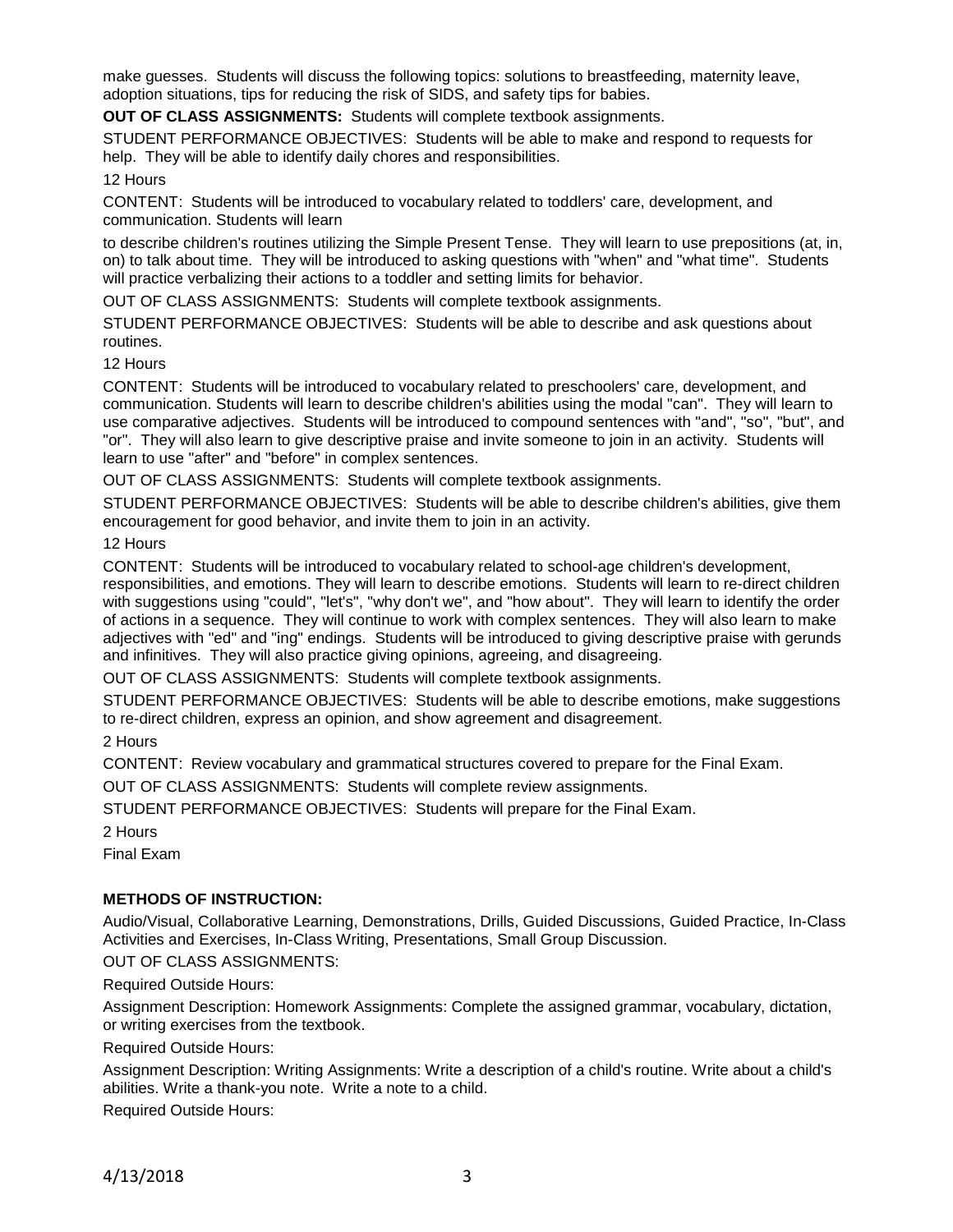Assignment Description: Critical Thinking Assignments: Analyze and evaluate children's needs and abilities. Plan a developmentally appropriate circle time activity for a particular age group, for example.

#### **METHODS OF EVALUATION:**

Objective examinations Percent of total grade: 60.00 % Tests and Final Exam. Writing assignments Percent of total grade: 10.00 % Homework and class assignments. Skill demonstrations Percent of total grade: 10.00 % Problem-solving assignments Percent of total grade: 10.00 % Other methods of evaluation

### **REPRESENTATIVE TEXTBOOKS:**

Required Representative Textbooks

Brems, Chan and Rosner. English for Child Care: Language Skills for Parents and Providers (Chapters 6-9). Sunburst Media,2010.

Even though this text was published in 2010, its content is still relevant to teaching ESL for Child Care to High Beginning level ESL students. Sunburst Media has also just recently published a second level of English for Child Care. Hopefully, they will now go back and review the first level to update its copyright date.

ISBN: 978-1-932318-36-4

Reading Level of Text, Grade: Beginning ESL Verified by: Nicole Cisneros

#### **ARTICULATION and CERTIFICATE INFORMATION**

Associate Degree: CSU GE: IGETC: CSU TRANSFER: Not Transferable UC TRANSFER: Not Transferable

# SUPPLEMENTAL DATA:

Basic Skills: B Classification: K Noncredit Category: A Cooperative Education: Program Status: 1 Program Applicable Special Class Status: N CAN: CAN Sequence: CSU Crosswalk Course Department: CSU Crosswalk Course Number: Prior to College Level: F

4/13/2018 4